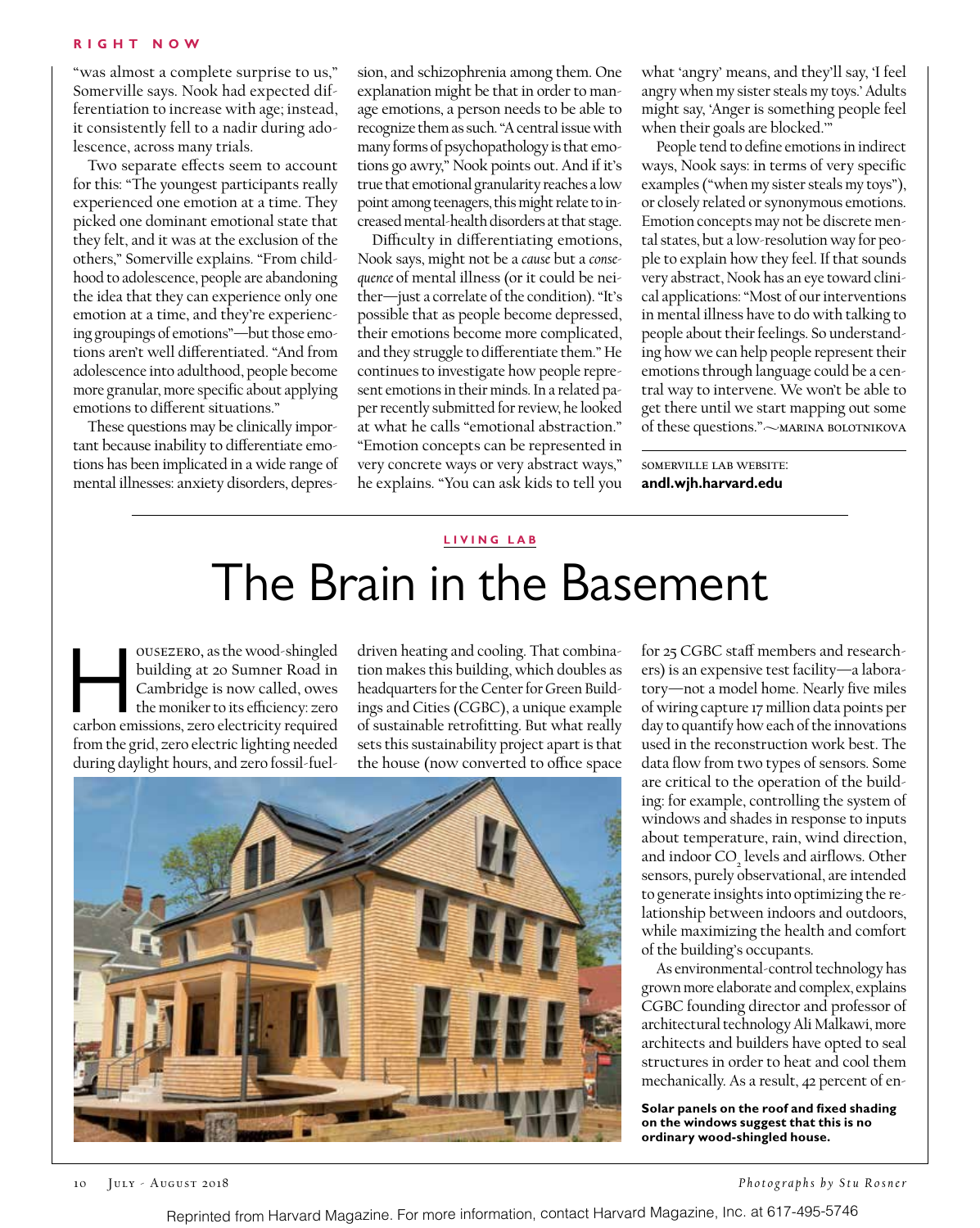

ergy consumed in the **HouseZero's front entrance**  United States is used to operate buildings— "And the developing world is quickly catching up." The Graduate School

**opens to a central staircase lined with acoustic, sound-deadening panels designed at the Graduate School of Design especially for this project. At right is the first floor's main workspace.**

of Design's HouseZero, envisioned as an antidote to this trend, aims to run entirely *without* such conventional systems. To help achieve this, many tons of concrete mass were added in the floors between stories during its renovation, as heat sinks to stabilize daily temperatures from night to day, and seasonally across frigid winters and scorching summers;



fixed shading was added to window exteriors; and the existing windows were replaced with new ones that open and close

automatically, as directed by a controlling algorithm running on the house's "brain" (a basement computer capable even of integrating weather predictions so the building can prepare for temperature extremes in advance). In summer, for example, the windows, which operate on very little electricity, open at night to cool the space whenever there is a temperature drop of 10 degrees or more, and then close before people arrive in the morning. Basement batteries store power from the photovoltaics on the roof, so the building is expected to cost almost nothing to operate. "The idea," Malkawi says, "is to move away from a mechanical-engineering-dominated world in buildings to this ecological approach." As such, the retrofitted house is a test site for the center's research mission.

To enable researchers to investigate the relative importance of various technologies

HARVARD<br>MEDICAL SCHOOL



### **STUDENTS AIMING FOR TOP COLLEGES:**

Receive strategic advice, tools, and guidance from the nation's premier college consultants, helping students for over 20 years.

• Unparalleled success rate

- Advising and facilitating every step of the way
- Lessen stress and increase college choices

Join us for personal admissions counseling. *Call now* for information.

> **TopTierAdmissions.com 781.530.7088 info@TopTierAdmissions.com**

# A SURE THING

**Give** *and* **receive**  with a **Charitable Gift Annuity** to help alleviate human suffering caused by disease

## **CGA Rates:**

Age 60: 4.9% | Age 70: 6% | Age 80: 7.7%

Calculate your fixed income for life with our free gift calculator:

**hms.harvard.edu/giftcalculator**  or call 1-800-922-1782

*Rates vary by age*

Reprinted from Harvard Magazine. For more information, contact Harvard Magazine, Inc. at 617-495-5746